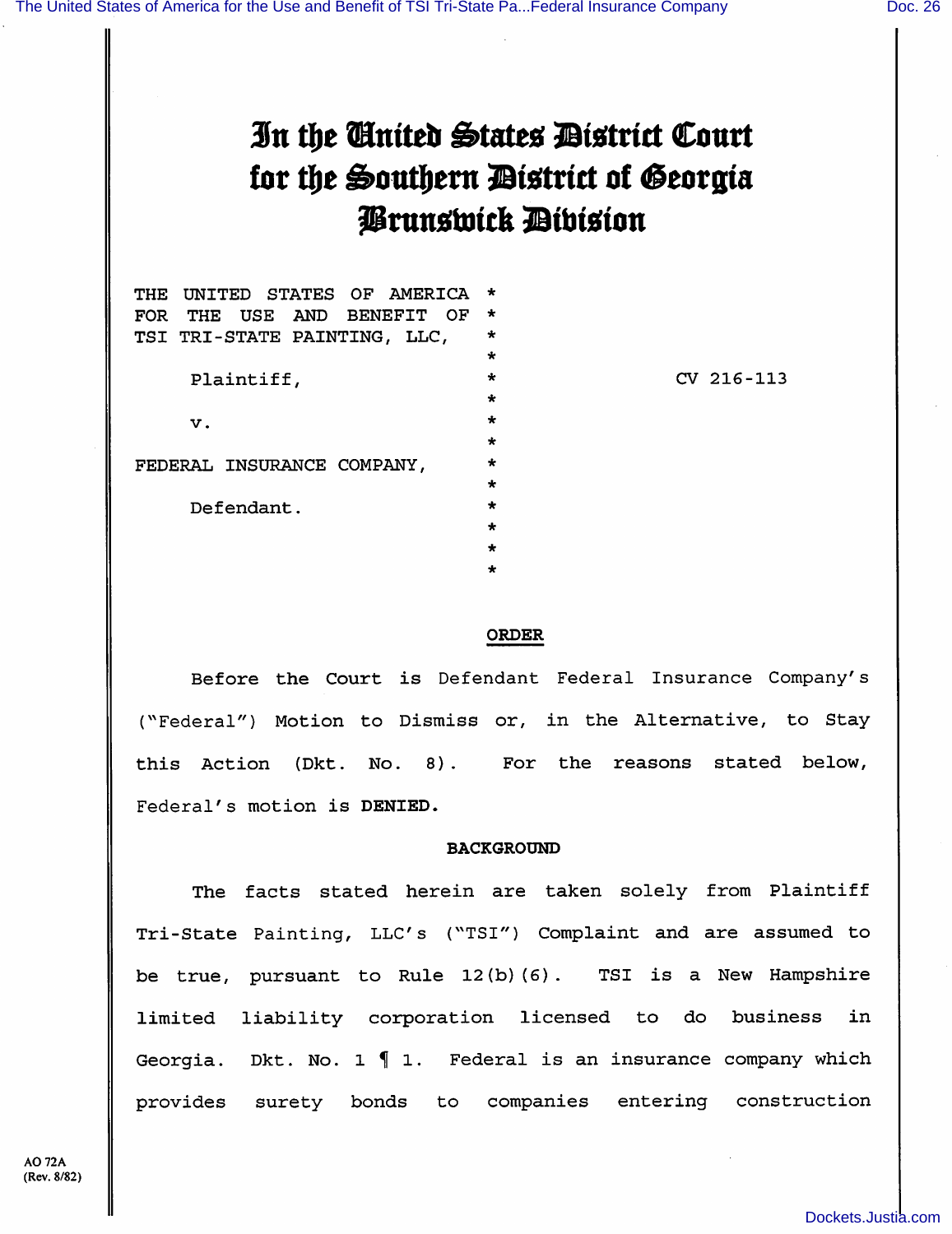contracts with the federal government. Id.  $\int$  2. Federal was not a party to the contract at issue here. Instead, Federal acted as a surety to the primary contractor, Sauer Incorporated ("Sauer"). Sauer, in turn, entered into a primary contract with Naval Facilities Engineering Command SE (the "Government") . TSI was a subcontractor to this primary contract.

On or about June 24, 2011, the Naval Facilities Engineering Command SE issued a Request for Proposal. Id.  $\llbracket$  6. On September 23, 2011, the Government and Sauer entered into a contract for the rehabilitation of Wharf 2 at the Naval Submarine base in Kings Bay, Georgia (the '"Project") at a price of  $$28,126,400.00$ . Id.  $\llbracket$  7. One element of the Project was paint removal and refinishing within Wharf 2. Id.  $\llbracket$  8. The Project represented that only a limited area contained leadbased paint.

In spring 2012, Sauer executed a subcontract with CL Coatings for paint removal and replacement. TSI alleges that CL Coatings refused to execute the subcontract because lead paint existed in more areas than stated in the contract. Id.  $\P$  13. Subsequently, Sauer entered into a subcontract with TSI (the "Contract") to replace CL Coatings. TSI alleges, however, that it was never informed that lead-based paint existed in areas beyond those stated in the original contract.  $Id. \S$  15.

 $\overline{2}$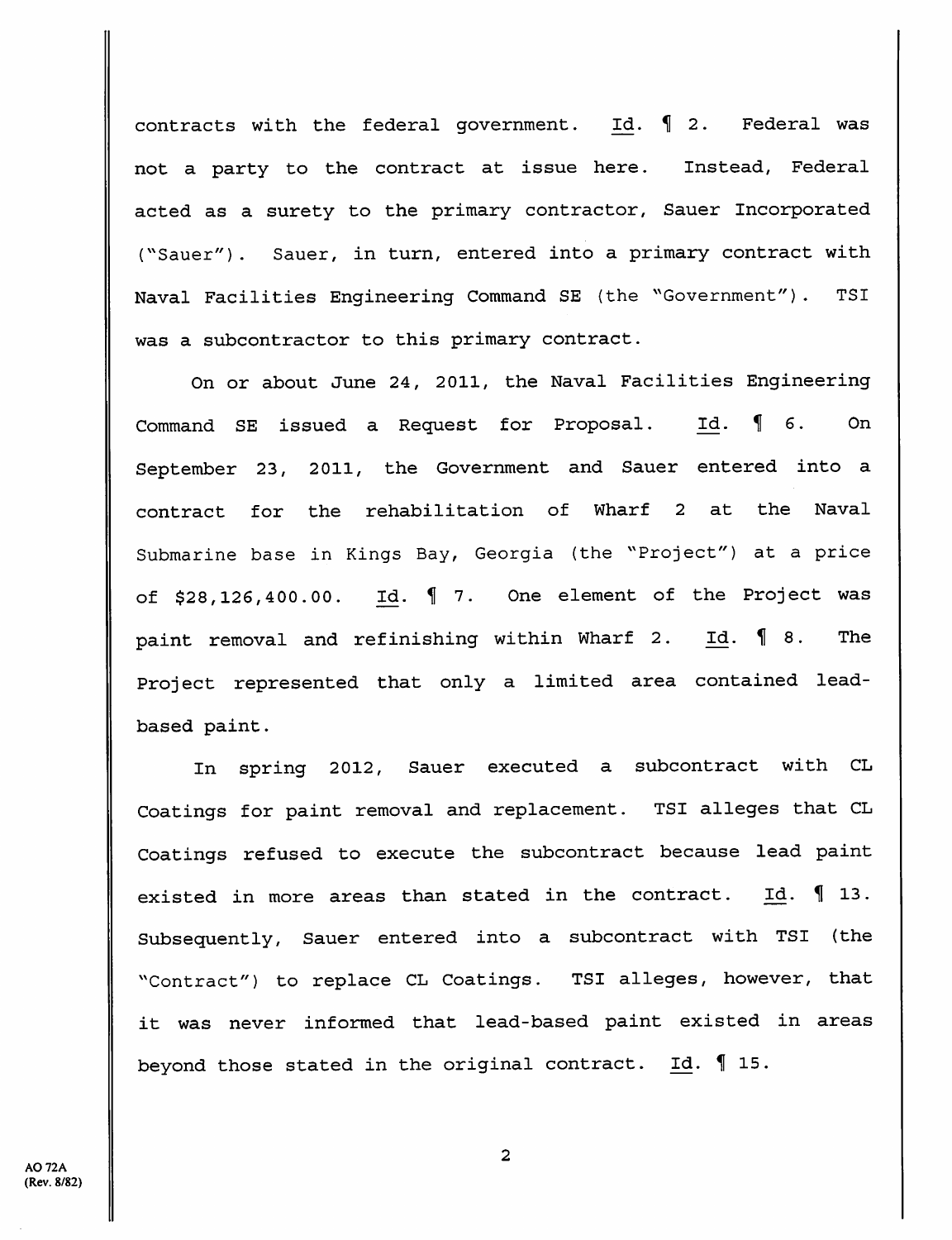Sauer and TSI executed the Contract on June 15, 2012. Id. H 18. During the start of work, TSI discovered lead paint in the air in worksites beyond those stated in TSI's contract with Sauer. Id.  $\P$  19-22. Sauer then directed TSI to stop work and informed the Government of the problem. The Government did not accept the result. However, additional testing revealed high lead levels in the air. Ultimately, the Government accepted the results and work stopped. Sauer and TSI then began to renegotiate the Contract. Dkt. No. 1 p. 11. Changes to the re negotiated contract included the purchasing of new equipment and containment systems necessary to mitigate the problems associated with the lead paint. Id. at pp. 11-12.

Work on the Project re-commenced with the new systems in place on July 12, 2013. Id. H 43. On or about August 15, 2013, the containment systems failed due to high winds, and TSI was forced to stop work. Id.  $\int 46$ . Work restarted, but further delays occurred because containment systems were not ready for additional equipment. Id.  $\oint$  50.

On September 20, 2013, the Government modified the contract to include an additional \$6,843,906.88, with \$4,586,874.70 designated for subcontractor lead-paint work, and an additional 384 days beyond the original contract date. Id.  $\oint$  51. Sauer reserved its rights against the Government because it claimed that this amount was insufficient to cover the additional cost.

 $\overline{\mathbf{3}}$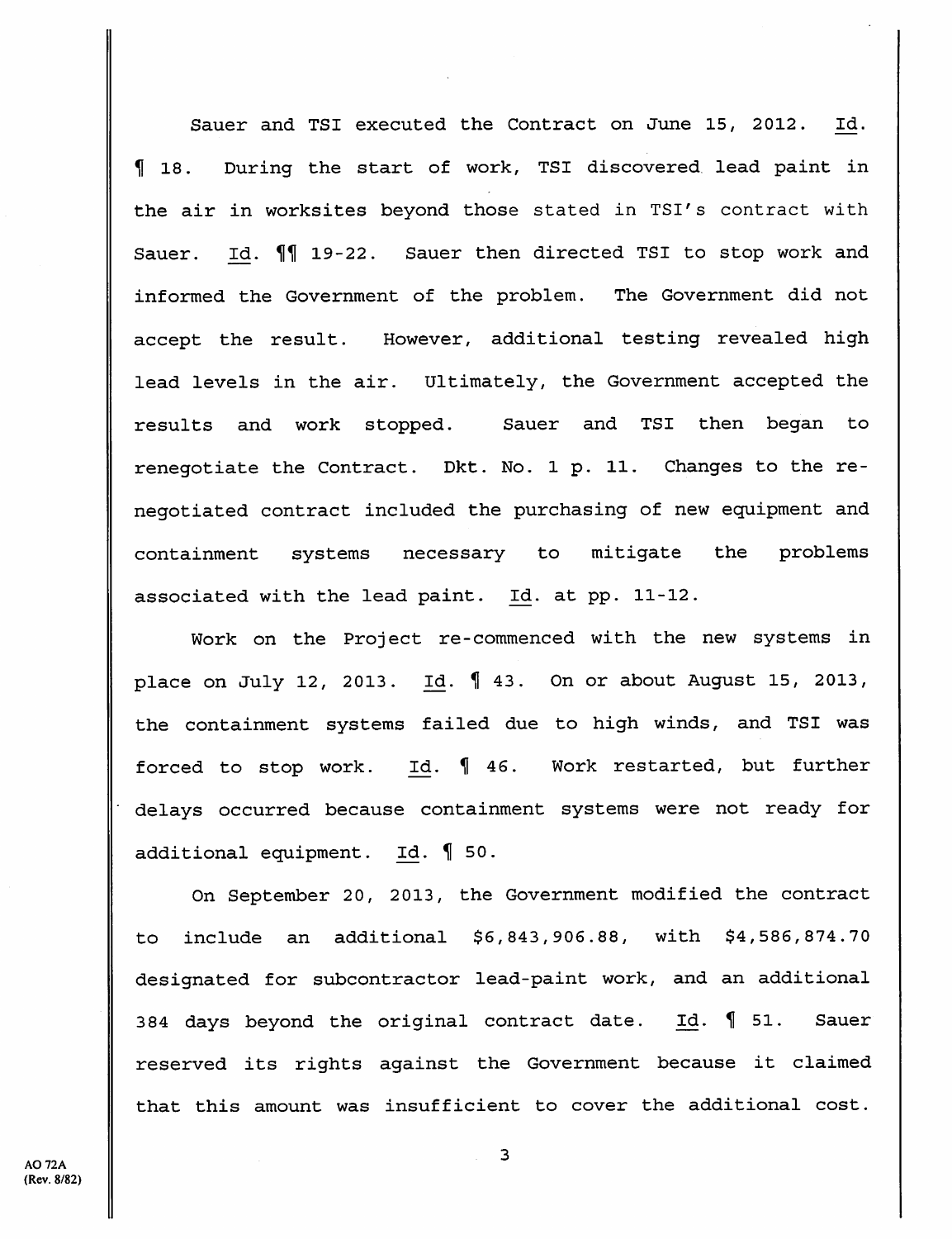Id. H 53. Sauer, however, did not pass this time extension on to TSI. Nor did Sauer provide any additional funds for new equipment, which was required due to the lead contamination. Additional problems with the containment systems occurred. Eventually, TSI notified Sauer that it could not effectively work under such conditions. Id.  $\llbracket$  53.

On December 31, 2013, TSI requested an additional 141 days to complete the Project, but Sauer did not respond. Id.  $\llbracket$  64. Additional delays and mismanagement occurred in 2014-15. TSI ultimately stopped work. Sauer ordered TSI to restart work and TSI refused. TSI alleges that Sauer's series of delays and missteps added additional costs to its work. Id. at pp. 17-24. On or about March 23, 2016, TSI submitted a certified claim to Sauer in the amount of  $$14,254,752$ . Id.  $$85$ .

Federal acts as Sauer's surety. TSI also submitted a certified claim to Federal. Neither Sauer nor Federal has paid any sum to TSI. TSI now brings a claim against Federal for a Breach of Payment under the Miller Act. Id.

#### **DISCUSSION**

The Miller Act provides that all persons contracting "for the construction, alteration, or repair of any public building or public work of the United States" at a cost exceeding \$100,000 shall provide a payment bond "for the protection of all persons supplying labor and material." 40 U.S.C. §§ 3131(b),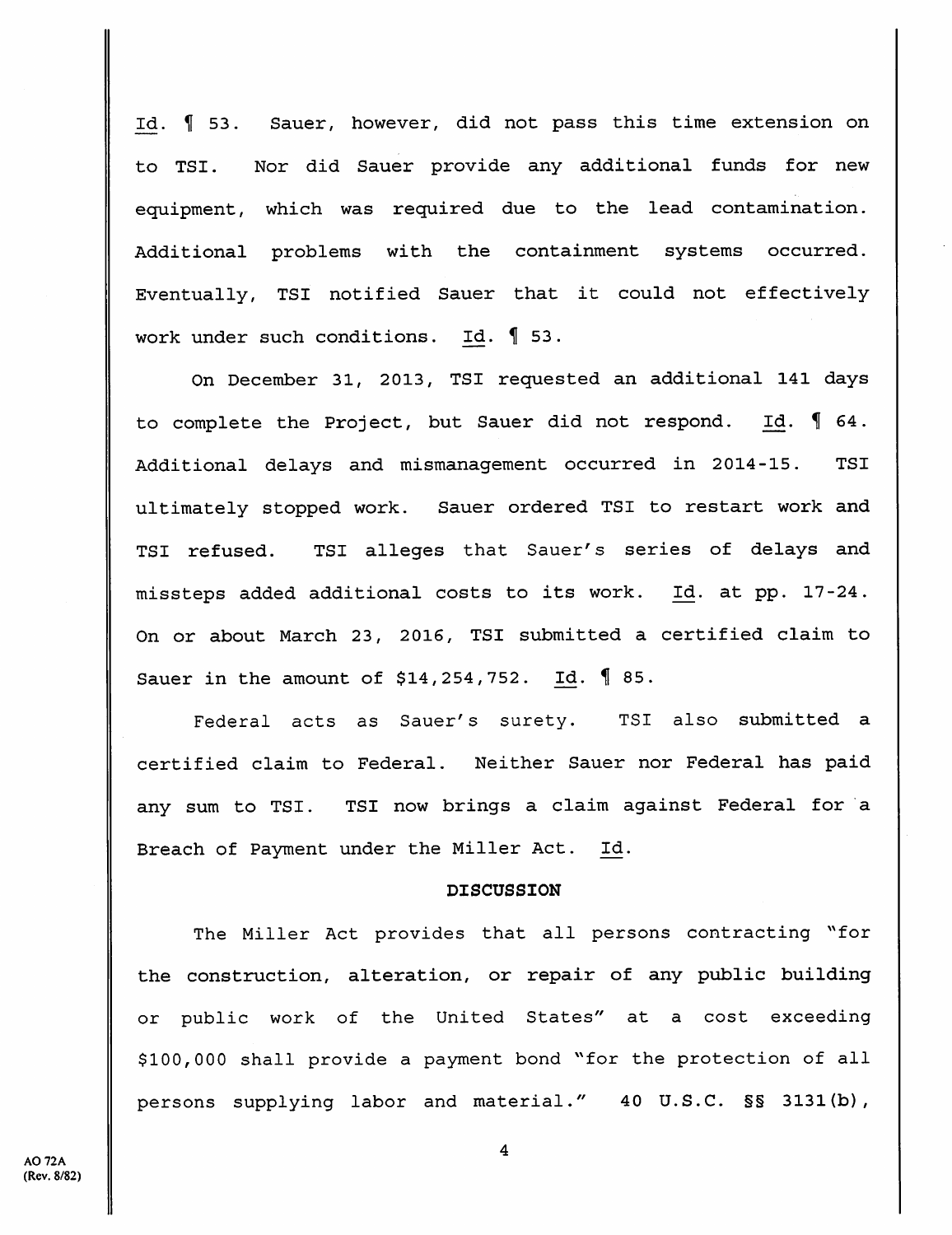3131(b)(2). The Miller Act allows any person who has furnished labor or material for the construction of a "public building or public work" and who has not been paid in full to bring a civil action on the payment bond in federal district court. Id. §§ 3133(b)(1), 3133(b)(3).

Federal does not dispute that the Miller Act applies to this case. Instead, Federal argues that TSI's claims must be dismissed because the Contract bars recovery on TSI's claims for delay, disruption, or interference under the Miller Act. Dkt. No. 14 p. 2-4. Alternatively, Federal argues that this action should be stayed pending renegotiation of the agreement between Sauer and the Government. Dkt. No. 8-1 p. 11. The Court addresses each argument in turn.

### I. Federal's Motion to Dismiss

The Court first addresses Federal's Motion to Dismiss. When ruling on a Rule 12(b)(6) motion to dismiss, a district court must accept as true the facts set forth in the complaint and draw all reasonable inferences in the plaintiff's favor. Randall v. Scott, 610 F.3d 701, 705 (11th Cir. 2010). Although a complaint need not contain detailed factual allegations, it must contain sufficient factual material ^'to raise a right to relief above the speculative level." Bell Atl. Corp. v. Twombly, 550 U.S. 544, 555 (2007) . At a minimum, a complaint should ''contain either direct or inferential allegations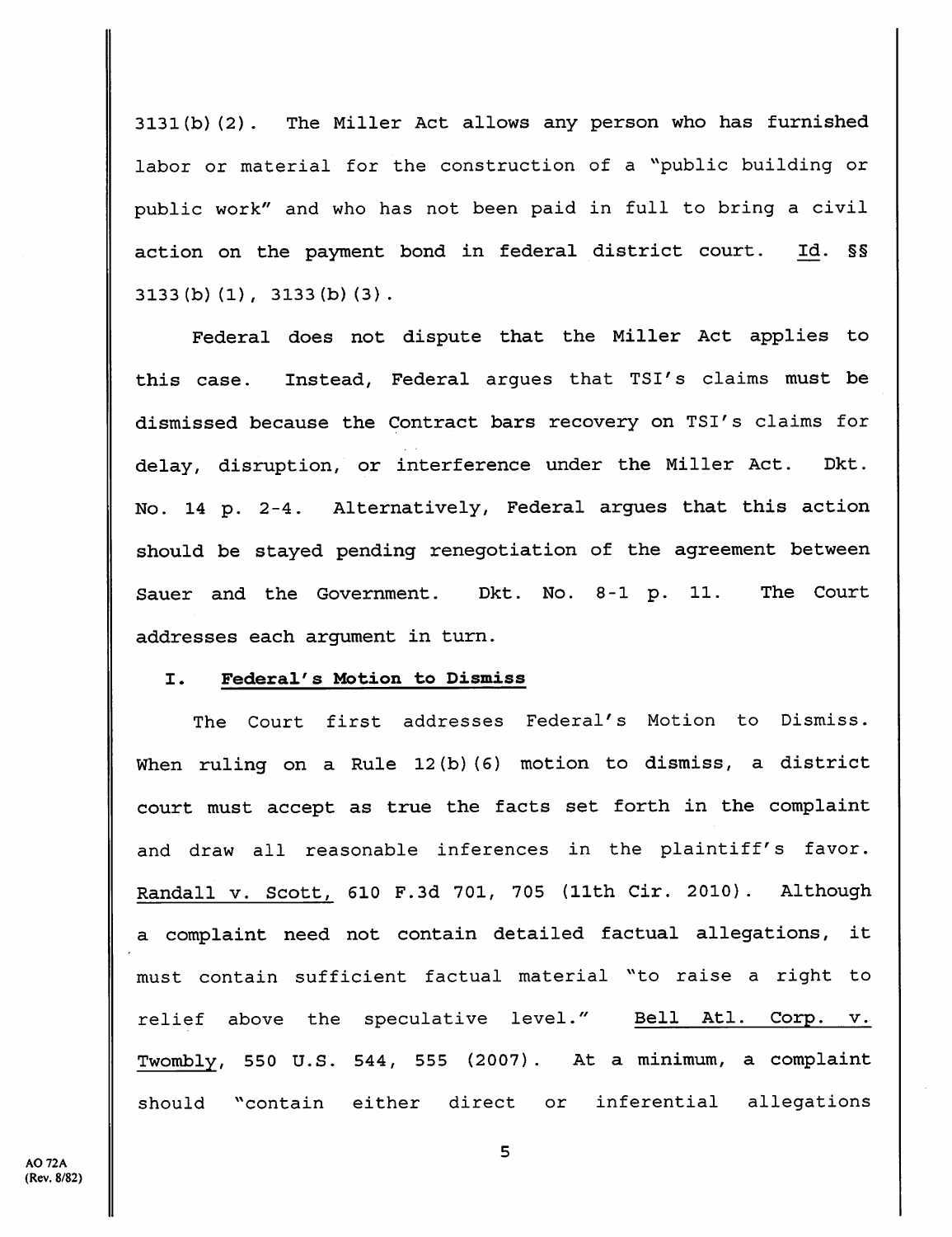respecting all the material elements necessary to sustain a recovery under some viable legal theory." Fin. Sec. Assurance, Inc. V. Stephens, Inc., 500 F.3d 1276, 1282-83 (11th Cir. 2007) (per curiam) (quoting Roe v. Aware Woman Ctr. for Choice, Inc., 253 F.3d 678, 683 (11th Cir. 2001)).

Federal argues that Paragraph 3 of the Contract provides it an affirmative defense against TSI's claims. Dkt. No. 14 p. 2. Paragraph 3 waives all damages for delays under the condition that no extension was requested. Dkt. No. 1-3. Federal argues that Paragraph 3 warrants dismissal of any action based upon delay because 1) Paragraph 3 applies regardless of whether a time extension was actually granted by Sauer and 2) delays in the Project were within the parties' contemplation. Dkt. No. 14 p. 4-6.

Although this action was brought under the Miller Act, this is effectively a contract case, and the law of the state in which the agreement was executed and was to be performed governs. U.S. f/u/b/o Seminole Sheet Metal v. SCI, Inc., 828 F.2d 671, 675 (11th Cir. 1987). Therefore, Georgia contract law governs this case, despite the federal cause of action.

Under Georgia law, "no-damages-for-delays" provisions like Paragraph 3 are enforceable. L & B Constr. Co. v. Ragan Enters., 482 S.E.2d 279, 280 (Ga. 1997) . No-damages-for-delay clauses may be unenforceable, however, if subject to a condition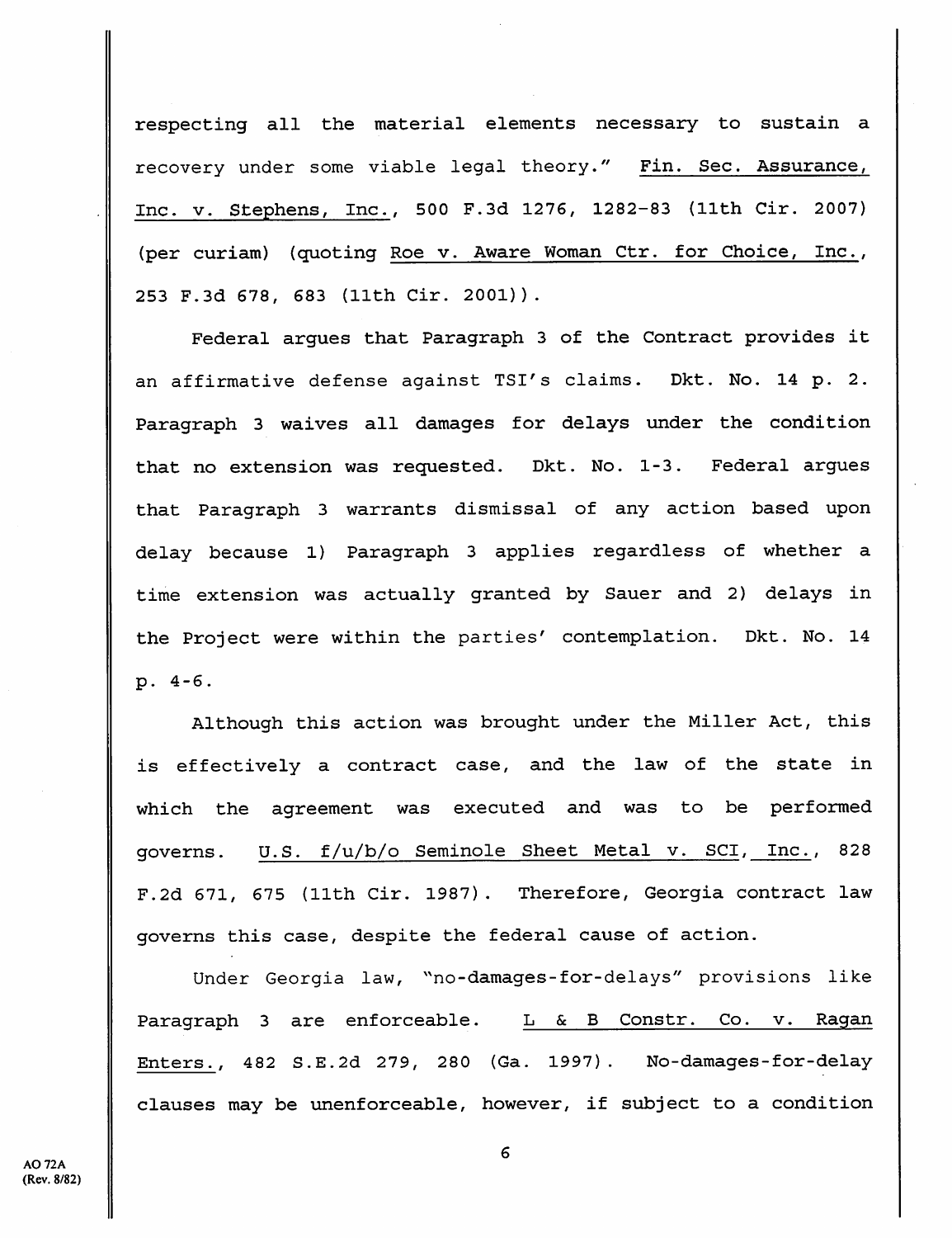precedent which does not occur. United States f/u/b/o Pertun Constr. Co. v. Harvesters Grp., Inc., 918 F.2d 915, 919 (11th Cir. 1990).

Part one of Paragraph 3 plainly prevents TSI from obtaining damages for delay:

Sauer shall not be liable to Subcontractor for any delay, disruption or interference to Subcontractor's Work caused by . . . (10) unexpected soil or other physical conditions . . . (13) any other cause beyond Sauer's (13) any other cause beyond Sauer's<br>vided, however, Sauer will cooperate direct control; provided, however, with Subcontractor in submitting against the Owner any just claim arising from any such delay that is permitted by the General Contract.

Dkt. No.  $1-3$  13.

However, part two subjects this clause to a condition

precedent:

Should the Subcontractor's Work be delayed, disrupted or interfered with solely as a result of the acts or omissions of Sauer or anyone employed by Sauer on the Project, then Subcontractor shall receive an extension of time equal to the actual delay to critical path activities caused by these delays, as determined by Sauer. . . . An extension of time, as determined by Sauer, or the decision that no extension of time shall be allowed, shall be the Subcontractor's sole remedy for delay. In exchange. Subcontractor expressly waives the right to bring against<br>Sauer any claim for damage for delay, inefficiency, Sauer any claim for damage for delay, disruption, acceleration, interference, extra work resulting from such delay, extended overhead, wage escalation, overtime wage provisions, lost opportunity or lost profit or financial impact on Subcontractor's other projects.

Id.

Federal argues that subpart (13) of part one is the condition precedent, rather than part two. Specifically,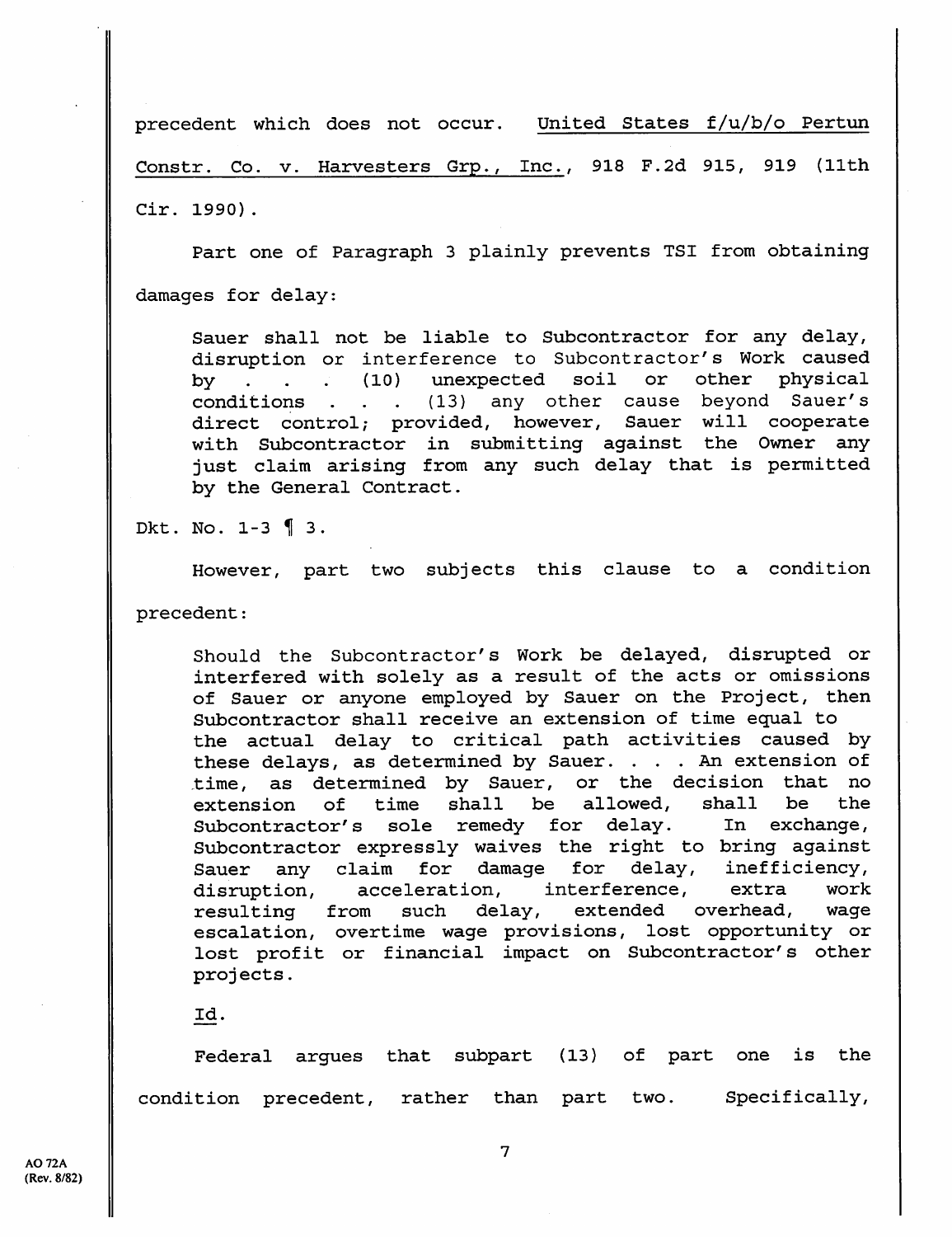Federal reads part one to mean that Sauer need only "cooperate" with TSI in a claim against the Government in order for the nodamage-for-delay clause to take effect. Dkt. No. 14 p. 5. However, this interpretation ignores the entire second paragraph, which creates a condition precedent to the first. Furthermore, it is plausible subpart (13) is one of thirteen scenarios in which Sauer is not liable for delay—not a condition precedent to the other twelve.

Regarding the second part. Federal concedes that it creates a condition precedent to the no-damages-for-delay clause. Dkt. No. 14 p. 6. Federal asserts, however, that "an extension of time or the decision that no extension of time" was TSI's only remedy under the Contract. However, TSI alleges that no decision regarding an extension of time was ever made. Dkt. 1 1 54, 64. Therefore, even if an extension of time or a decision regarding one was TSI's only remedy, TSI alleges that neither occurred.

Federal also alleges that the "delays in question" were within the contemplation of the parties and that the parties agreed that "Sauer would not be liable for its own acts or omissions." Dkt. No. 14 p. 6. Paragraph 3 does indeed indicate the parties' contemplation that some "unexpected" condition could delay the Project. Dkt. No.  $1-3$   $\parallel$  3. However, in order to be free from delay-damage liability, Sauer needed to either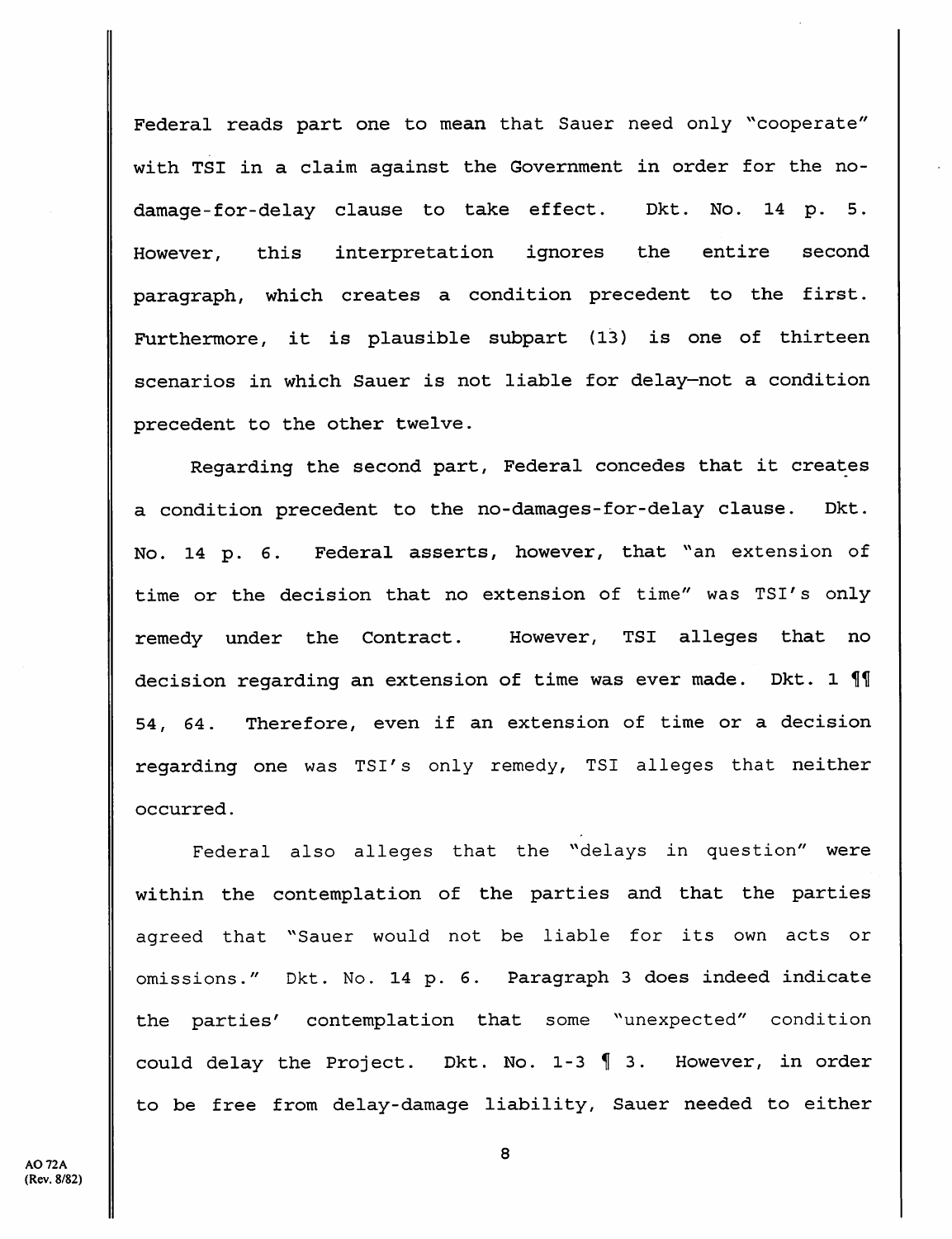provide an extension or make a decision regarding whether one would be given. Id. Again, TSI alleges that Sauer gave no such extension and made no such decision. Therefore, regardless of whether a delay was contemplated, Paragraph 3's effectiveness relies on the factual question of whether Sauer gave notice of an extension or not—which cannot be decided on a motion to dismiss.

Finally, the Court notes that while Federal relies heavily on subsection (13), its reliance is based on a key factual assumption: that the delays due to excess lead levels were "beyond Sauer's direct control." Id. TSI's complaint alleges that Sauer in fact knew about the excess lead levels from its previous contract with CL Coatings and, therefore, may have been able to prevent TSI's delays. Dkt. No. 1  $\P$  $\parallel$  13, 15. It is certainly plausible that Sauer knew about the excess lead paint issue and failed to notify TSI. Therefore, taking all allegations as true, the Court denies Federal's Motion to Dismiss.

Federal repeatedly points to a "TSI Claims" document from TSI which appears to indicate the extent of TSI's damages for various claims in this case. TSI argues that the Court should disregard this document as it is not "central" to TSI's Complaint. The Court agrees. At the motion-to-dismiss stage, documents attached to a motion to dismiss are not properly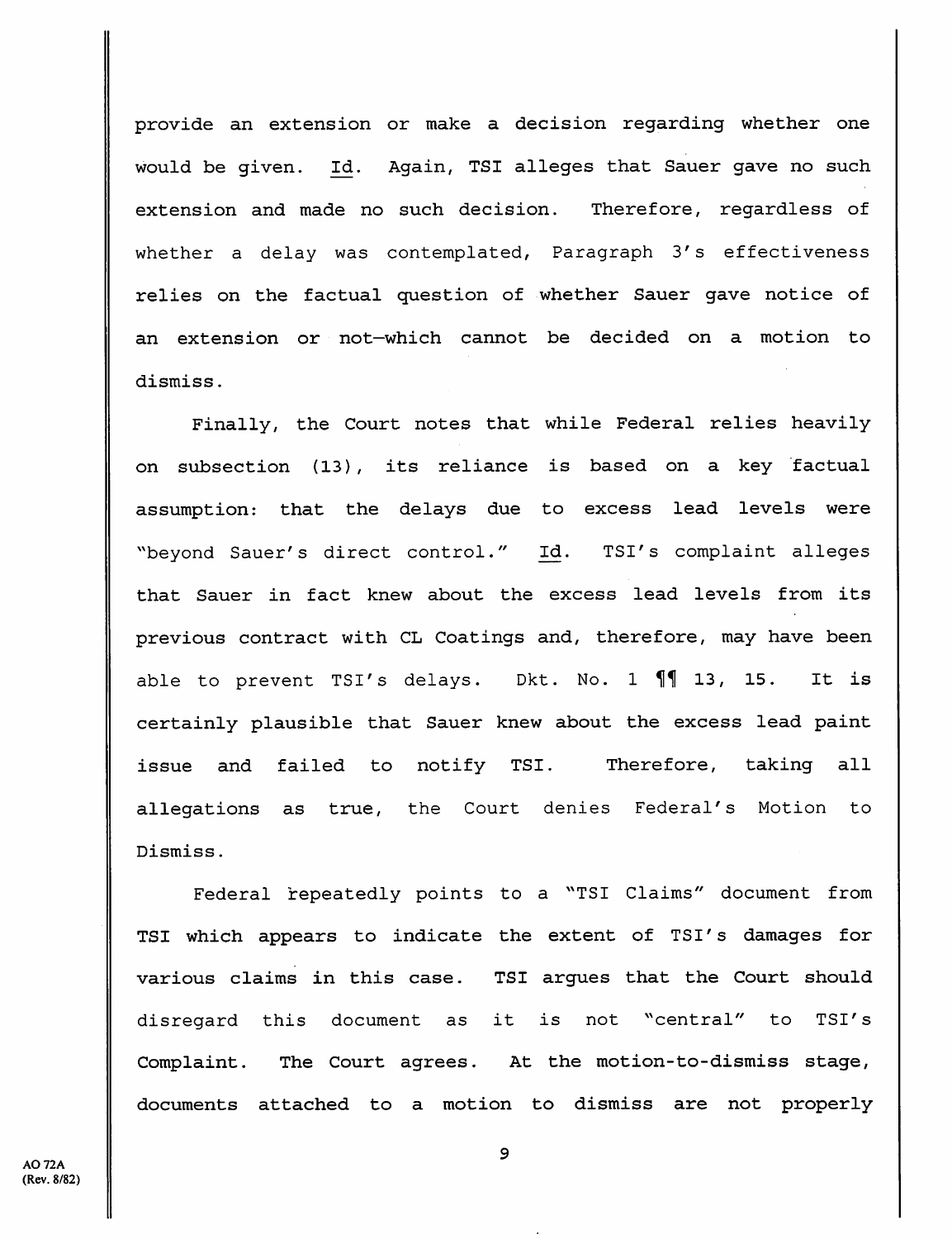considered by the court unless (1) they are central to the plaintiff's claim, such as a contract in a breach-of-contract action, and (2) their authenticity is not challenged. Horsley V. Feldt, 304 F.3d 1125, 1134 (11th Cir. 2002).

Essentially, the Plaintiff's Complaint must be "based on" the TSI Claims document in order for the Court to consider it at this stage. Carter v. HSBC Mortg. Servs., Inc., 622 F. App'x. 783, 787 (11th Cir. 2015) . This is plainly not the case here. TSI's Complaint is based on the Contract and its provisions, not the TSI Claims document. Dkt. No. 1. Regardless, the Court finds that the TSI Claims document is non-dispositive at this stage. The TSI Claims document does nothing to establish that Sauer is not liable for breach of contract—only that TSI may believe that the Government could be responsible for some of those damages. This is an insufficient basis for the Court to grant a motion to dismiss.

#### II. Motion to Stay

Federal alternatively argues that this case should be stayed pending negotiation between Sauer and the Government regarding additional compensation. Dkt. No. 8-1 p. 10. The Court should not exercise its power to stay proceedings lightly. ^^When confronted with a motion to stay, the district court must consider its own interests in an orderly disposition of its caseload, and the parties' competing interests in the two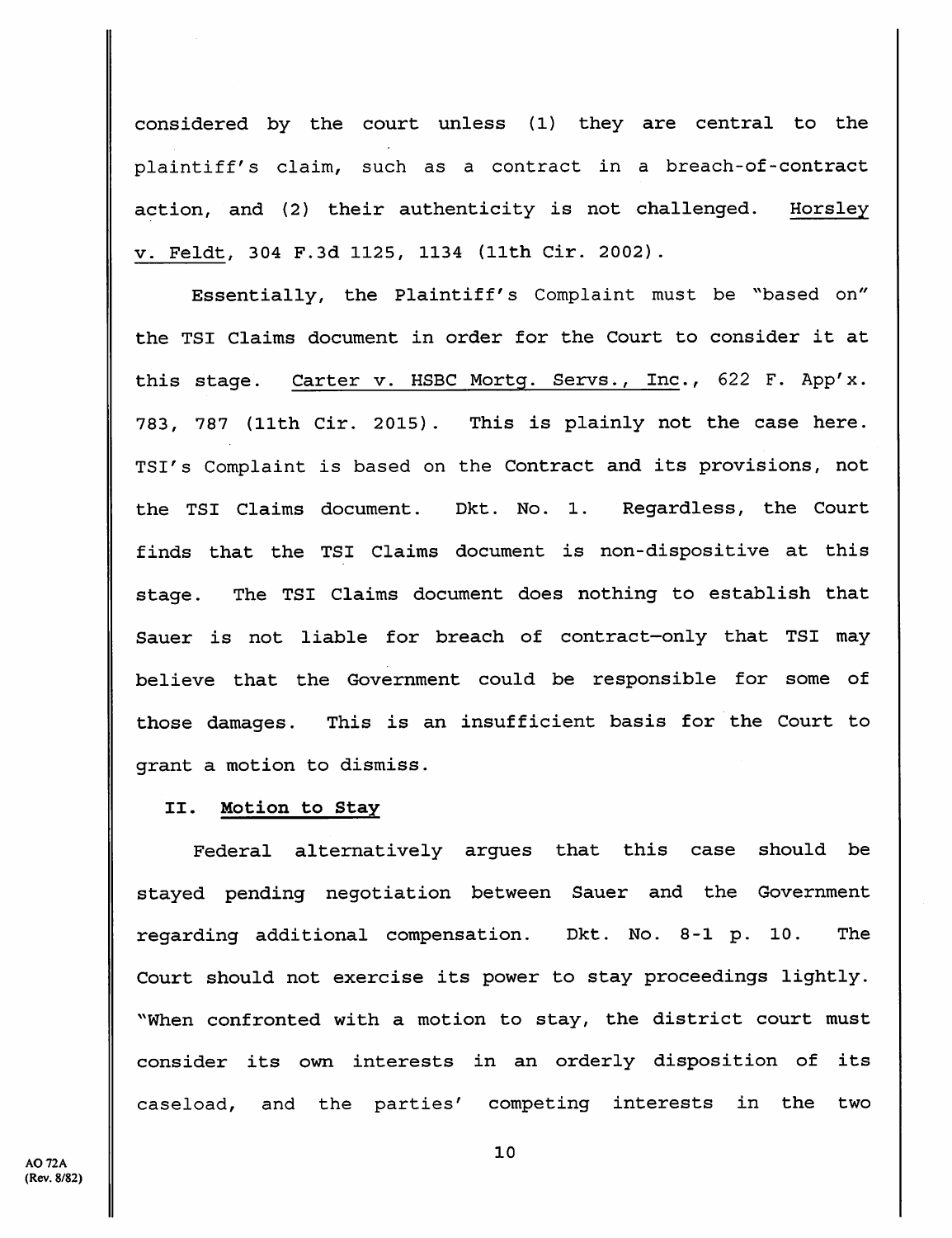actions." Markel Int'l Ins. Co. v. O'Quinn, 566 F. Supp. 2d 1374, 1376 {S.D. Ga. 2008) (citation omitted). The power to stay a proceeding is "incidental to the power inherent in every court to control the disposition of the causes on its docket with economy of time and effort for itself, for counsel, and for litigants." Landis v. N. Am. Co., 299 U.S. 248, 254 (1936). A district court therefore has broad discretionary authority in determining whether a stay is appropriate. CTI-Container Leasing Corp. v. Uiterwyk Corp., 685 F.2d 1284, 1288 (11th Cir. 1982); see also Chudasama v. Mazda Motor Corp., 123 F.3d 1353, 1366 (11th Cir. 1997) ("[D]istrict courts enjoy broad discretion in deciding how best to manage the case before them."). In making its determination, a court "must . . . examine the relative prejudice and hardship worked on each party if a stay is or is not granted." Pise v. Express Marine, Inc., 2008 WL 2163920, at \*3 (S.D. Ala. May 19, 2008).

The Miller Act controls whether this action should be stayed. The Miller Act provides a federal cause of action for subcontractors seeking payment in construction contracts involving the government. If not paid within 90 days of completing its work, a subcontractor may sue and collect judgment on the surety bond. 40 U.S.C. § 3133(b)(1). The Miller Act is "highly remedial in nature" and "entitled to a liberal construction and application in order to properly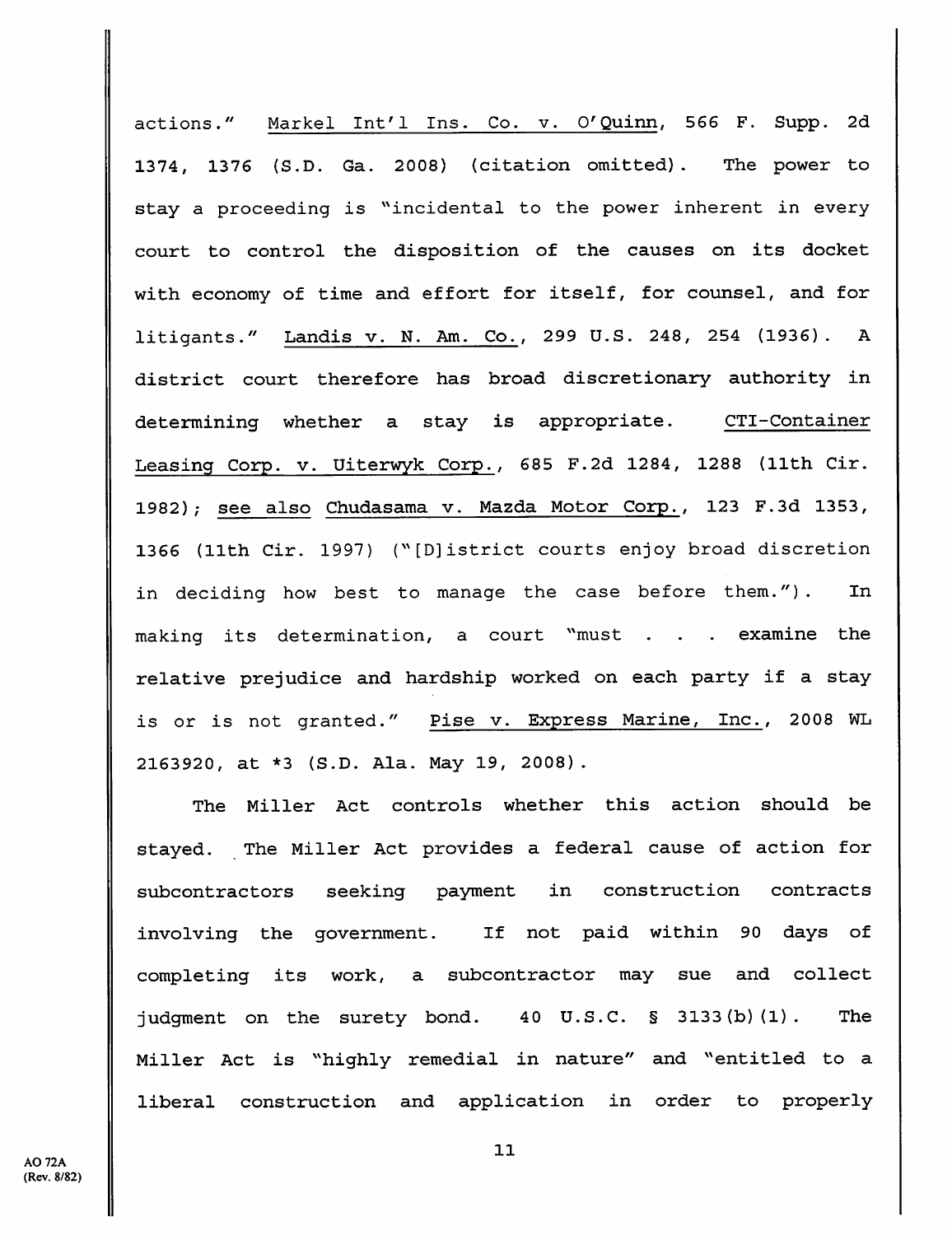effectuate the Congressional intent to protect those whose labor and material go into public projects." United States ex rel. Sherman v. Carter, 353 U.S. 210, 216 (1957) (references and citations omitted).

However, the subcontractors' Miller Act rights may be waived where the subcontract contains a provision making the disputes clause of the primary contract expressly applicable to the subcontract, and where the subcontract contains an express waiver of the subcontractor's Miller Act remedy. United States V. David Boland, Inc., 922 F.Supp. 597 (S.D. Fla. 1996) . Thus, the Court looks to the four corners of the contract to determine if both conditions have been met.

Federal argues that the Contract binds TSI to any dispute resolution Sauer engages in with the Government. Dkt. No. 22 p. 12. TSI argues that the Contract does not require dispute resolution between TSI and the Government, but only between TSI and Sauer. Id. at p. 13. It is undisputed that Sauer has not requested that TSI engage in arbitration with it. Therefore, the only question before the Court is whether it should stay this case while Sauer negotiates its contract with the Government.

Federal points to three provisions in the Contract: Paragraphs 3, 9, and 14. However, the Court finds that only Paragraph 14, "Claims; Dispute Resolution" is relevant:

**AO 72A** (Rev. 8/82)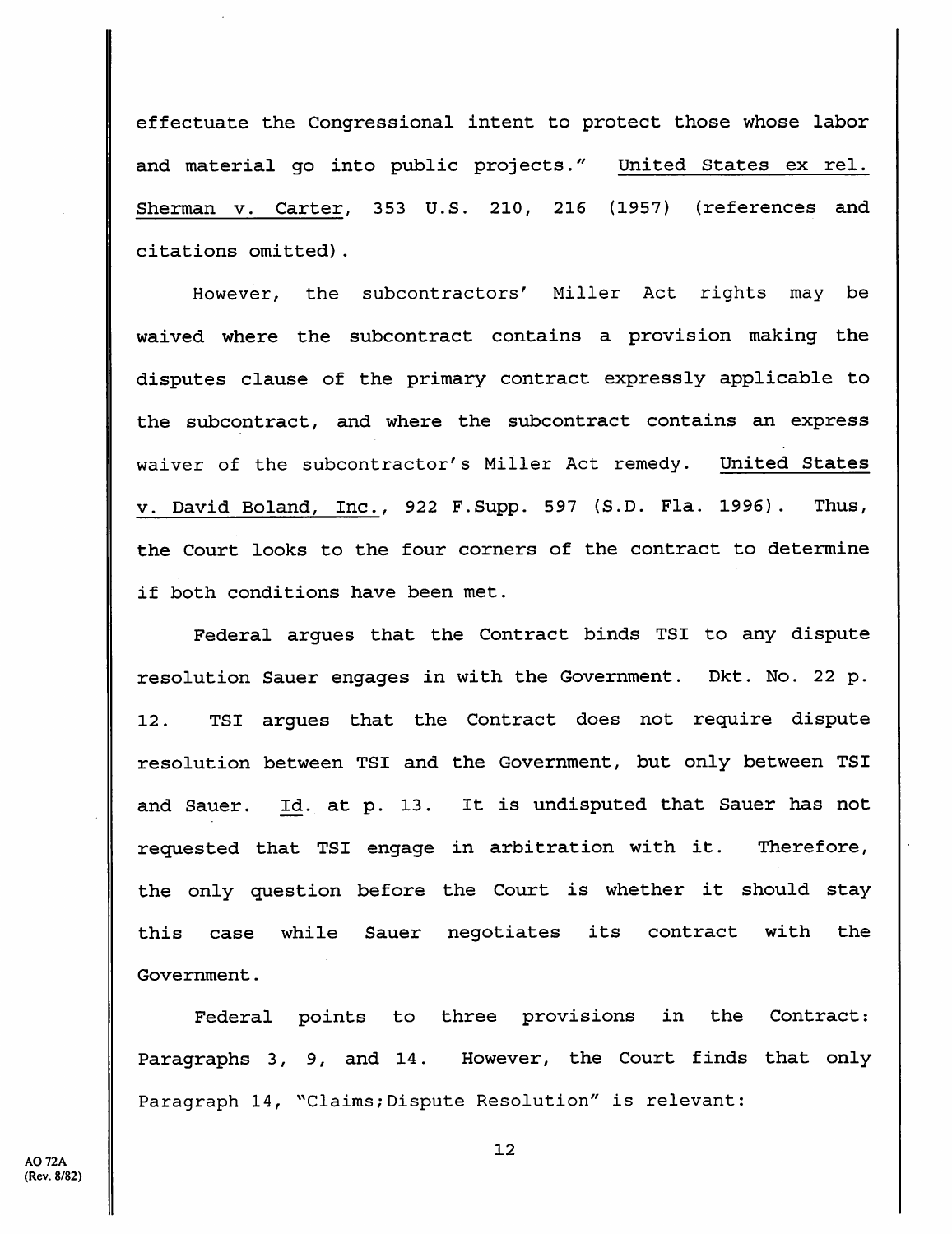If Sauer and [TSI] have a dispute arising under or relating to the Agreement or its breach, which involves the correlative rights or duties of Owner, such dispute shall be decided in accordance with the General Contract. . . . [TSI] and its surety, if any, shall be bound to Sauer to the same extent that Sauer is bound to Owner by the terms of the General Contract, and by any decisions or determinations made under the General Contract by any authorized person, board, court, or other tribunal.

Federal urges the Court to compare Paragraph 14 to the contract provision in a similar case. United States v. David Boland, Inc., 922 F. Supp. 597 (S.D. Fla. 1996). As is the case here, Boland involved a subcontractor's claim against a general contractor under the Miller Act. Id. at 598. The question presented before the Boland court, like the one here, was whether the subcontractor's claims should be stayed pending the resolution of the prime contract between the government and the primary contractor. Id. The Court found in the affirmative, finding that the contract contained "clear and unambiguous" language indicating that the subcontractor's action was to be stayed. at 599. However, the Court finds no such clear language here. Where the provision in Boland expressly indicated that the subcontractor agreed to a stay in the event of mediation between the prime contractor and the government, no such language is present in this case. In fact, the word "stay" is plainly absent from the above provision.

Furthermore, the Court is wary of granting a stay that would effectively be indefinite. The Eleventh Circuit has